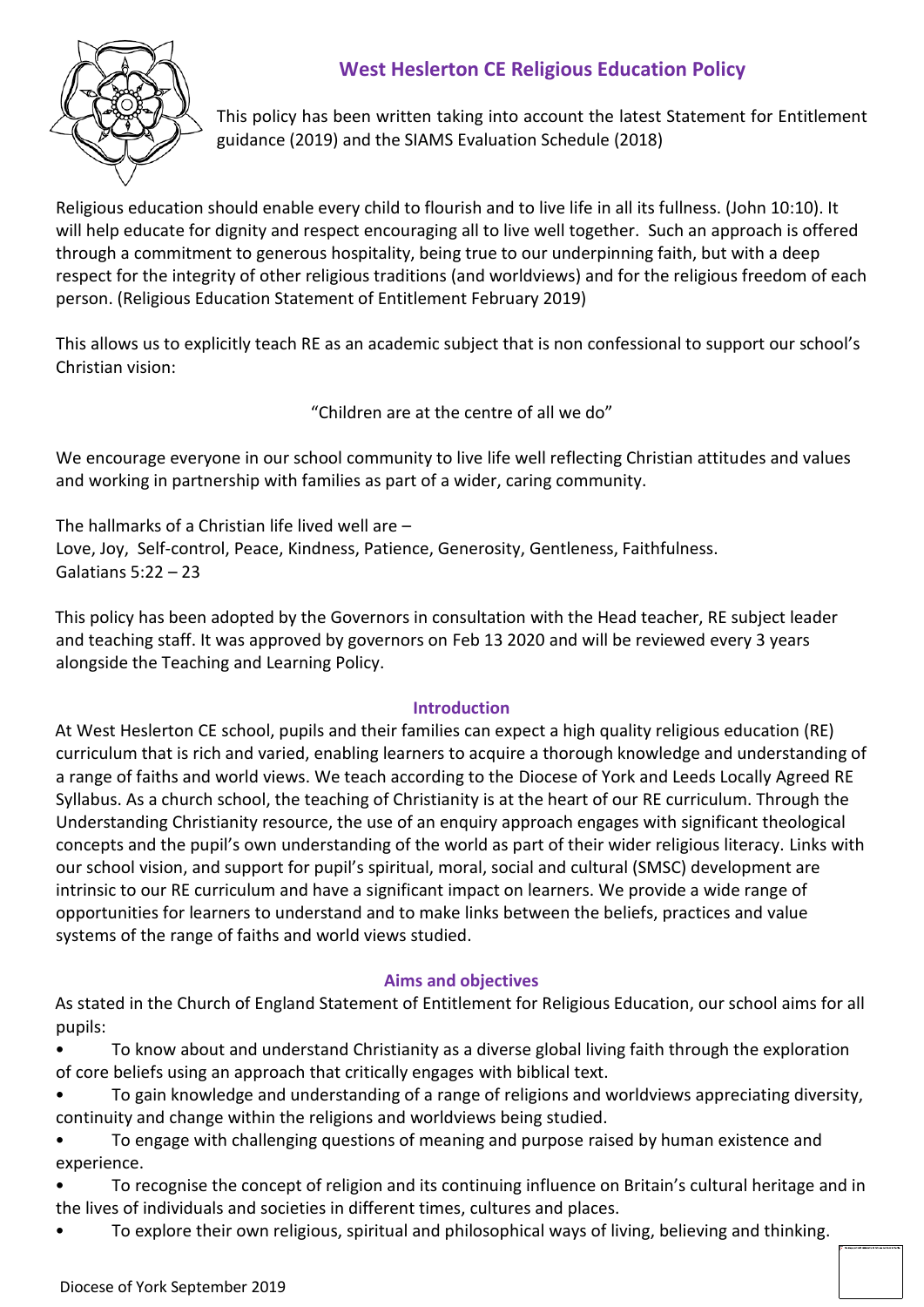### **Curriculum for Religious Education**

RE is an academic subject that has a high profile in our school curriculum. It is a priority for senior leaders, who ensure that the teaching, learning and resourcing of RE is comparable with other curriculum subjects.

This means that the RE curriculum:

- is intrinsic to the working of our distinctive Christian vision in allowing all pupils to flourish. It contributes to British values and to pupils' spiritual, moral, social and cultural development.
- is delivered objectively to engage and challenge all pupils to explore core concepts and questions. Lessons provide meaningful and informed dialogue with a range of religions and worldviews.
- reflects a good balance between the disciplines of theology, philosophy and human science, to enable pupils to develop their religious literacy. (*Religious Literacy helps children and young people hold balanced and well informed conversations about religion and belief. [\(Key Principles of a balanced](https://www.churchofengland.org/sites/default/files/2018-03/Key%20principles%20of%20a%20balanced%20curriculum%20in%20RE_0.pdf) [curriculum in RE.\)](https://www.churchofengland.org/sites/default/files/2018-03/Key%20principles%20of%20a%20balanced%20curriculum%20in%20RE_0.pdf) )*
- enables pupils to acquire a rich, deep knowledge and understanding of Christian belief and practice, including the ways in which it is unique and diverse, whilst engaging with biblical texts and theological ideas.
- provides opportunities for pupils to understand the role of foundational texts, beliefs, rituals, and practices and how they help to form identity in a range of religions and worldviews.
- supports the development of other curriculum areas and other general educational abilities such as literacy, empathy and the ability to express thoughts, feelings and personal beliefs.
- encompasses the full range of abilities to ensure that all flourish academically, using a wide range of teaching and learning strategies which consider the task, outcome, resource, support and pupil grouping as appropriate to pupils' needs
- offers tasks that are age appropriate, challenging and sufficiently demanding to stimulate and engage all pupils, whilst extending the most able and providing support for those who need it.
- ensures that all pupils' contributions are valued in RE as they draw on their own experiences and beliefs

### **Curriculum balance and time**

Reflecting the school's trust deed or academy funding agreement parents and pupils are entitled to expect that, in Church schools, Christianity should be the majority religion studied in each year group and should be at least 50% of curriculum time. Sufficient dedicated curriculum time, meeting explicitly RE objectives, however organised, should be committed to the delivery of RE. This should aim to be close to 10% but must be no less than 5% in key stages 1-4.

### **Time Allocation.**

It is recommended that RE is taught for a minimum of 36 hours per year at Key Stage One, and 45hours per year at Key Stage Two. (this reflects 5% see above)

The time allocated for teaching RE at West Heslerton CE Primary School is:

| I EYFS | planned within the EYFS Framework |
|--------|-----------------------------------|
| KS1    | 1 hour to include visits          |
| l KS2  | 1 hour plus additional visits     |

(Schools must take note that the RE entitlement is totally separate from requirements for collective worship. Collective worship must not be considered curriculum time for RE or the teaching of RE.)

### **Scheme of Work**

A detailed scheme of work is available for teachers and other interested people alongside this policy. It has been written in according to the Locally Agreed Syllabus.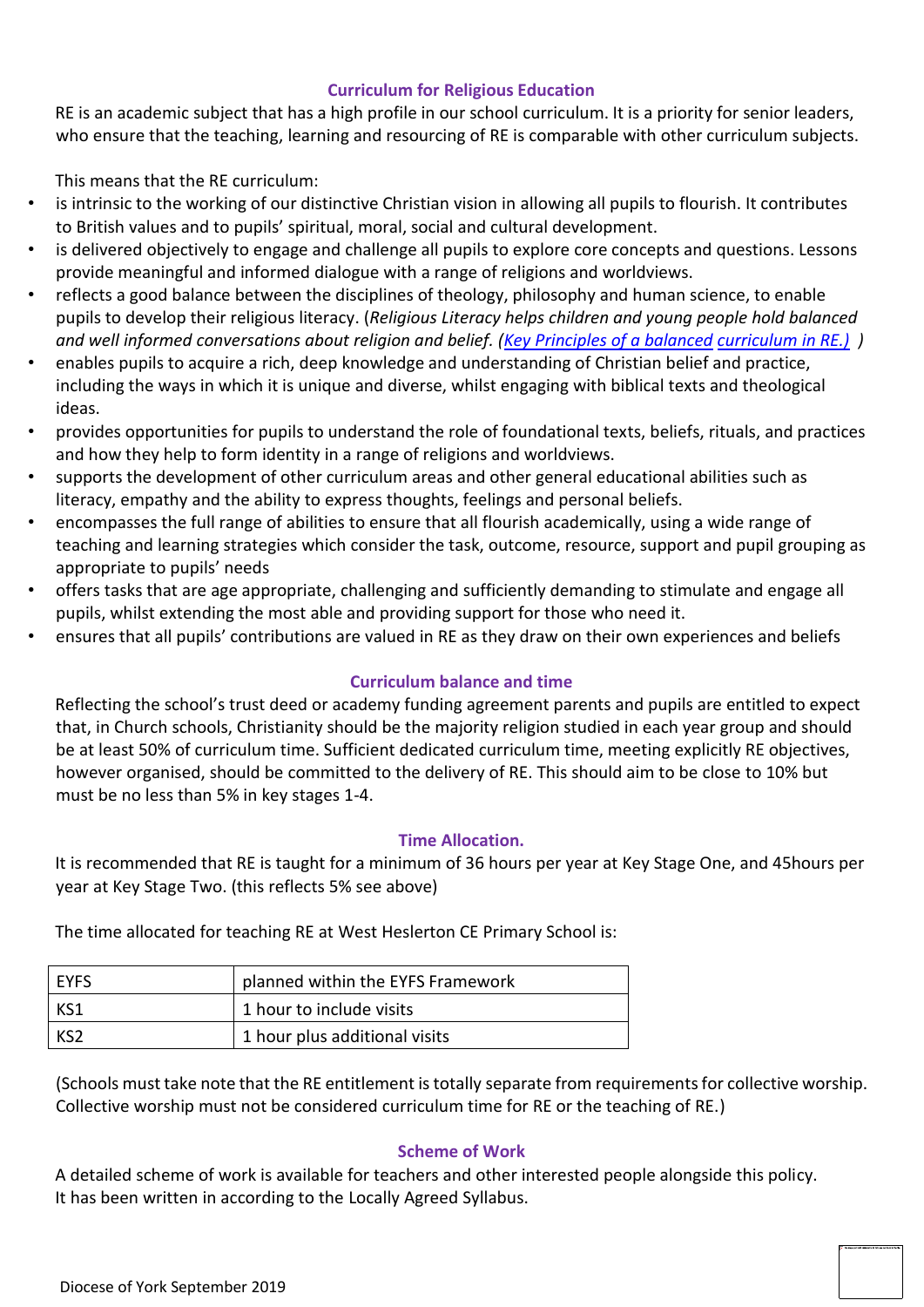| <b>EYFS</b> | Themes emerging from the EYFS Framework                   |
|-------------|-----------------------------------------------------------|
| KS1         | Christianity, Islam and Judaism                           |
| Lower KS2   | Christianity, Islam, Judaism and Non-religious viewpoints |
| Upper KS2   | Christianity, Islam, Judaism and Non-religious viewpoints |

### **Teaching and learning**

We recognise the importance of teaching RE in a creative, knowledge-rich, broad and balanced way. Learning activities provide fully for the needs of all pupils, so that they develop a wide range of skills including enquiry, analysis, interpretation, evaluation and reflection. They provide opportunities to engage in meaningful and informed dialogue with those of all religions and worldviews.

RE lessons provide a safe space to explore their own religious, spiritual and/or philosophical ways of seeing, living and thinking, believing and belonging.

Pupils experience opportunities to learn and express themselves through an enquiry based style of learning by:

- Posing and discussing 'big' and challenging questions
- Reading and critically analysing texts.
- Interpreting information from different sources.
- Researching information for themselves in libraries and on computers.
- Listening to and discussing with the teacher and other pupils.
- Engaging in pair and group work.
- Exploring a range of media such as artefacts, pictures, photographs, music and drama.
- Experiencing visits and visitors.
- Taking part in outdoor learning.
- Taking time for reflection.

Teaching in RE challenges stereotypes, misinformation and misconceptions about race, gender and religion. Lessons seek to present religions and world views in all their richness and diversity in terms of beliefs, traditions, customs and lifestyle in a sensitive and accurate way in order to encourage a positive attitude towards diversity. Questions, views, and opinions are treated with sensitivity and respect.

Teaching enables pupils to gain something of personal value from their study of religious belief and practice, for example, the way that they might apply insights gained from religious stories to their own lives.

## **Cross-curricular links**

Cross curricular work is encouraged, in line with whole school policy on teaching and learning. Religious education supports the development of general educational abilities such as literacy, empathy and the ability to express thoughts, feelings and personal beliefs. RE also makes a major contribution to pupils' SMSC development. It addresses issues which arise in a range of subjects, such as English, art, drama and history, geography, computing, music as well as personal, social and emotional education and citizenship.

### **Visits and visitors**

We are able to visit places of worship in our region, where faith leaders and other members of the community are willing to meet with children and be involved in the teaching of RE. We aim to use this valuable resource for all classes. All pupils have the opportunity to visit a place of worship and participate in the visit of a representative to their RE class.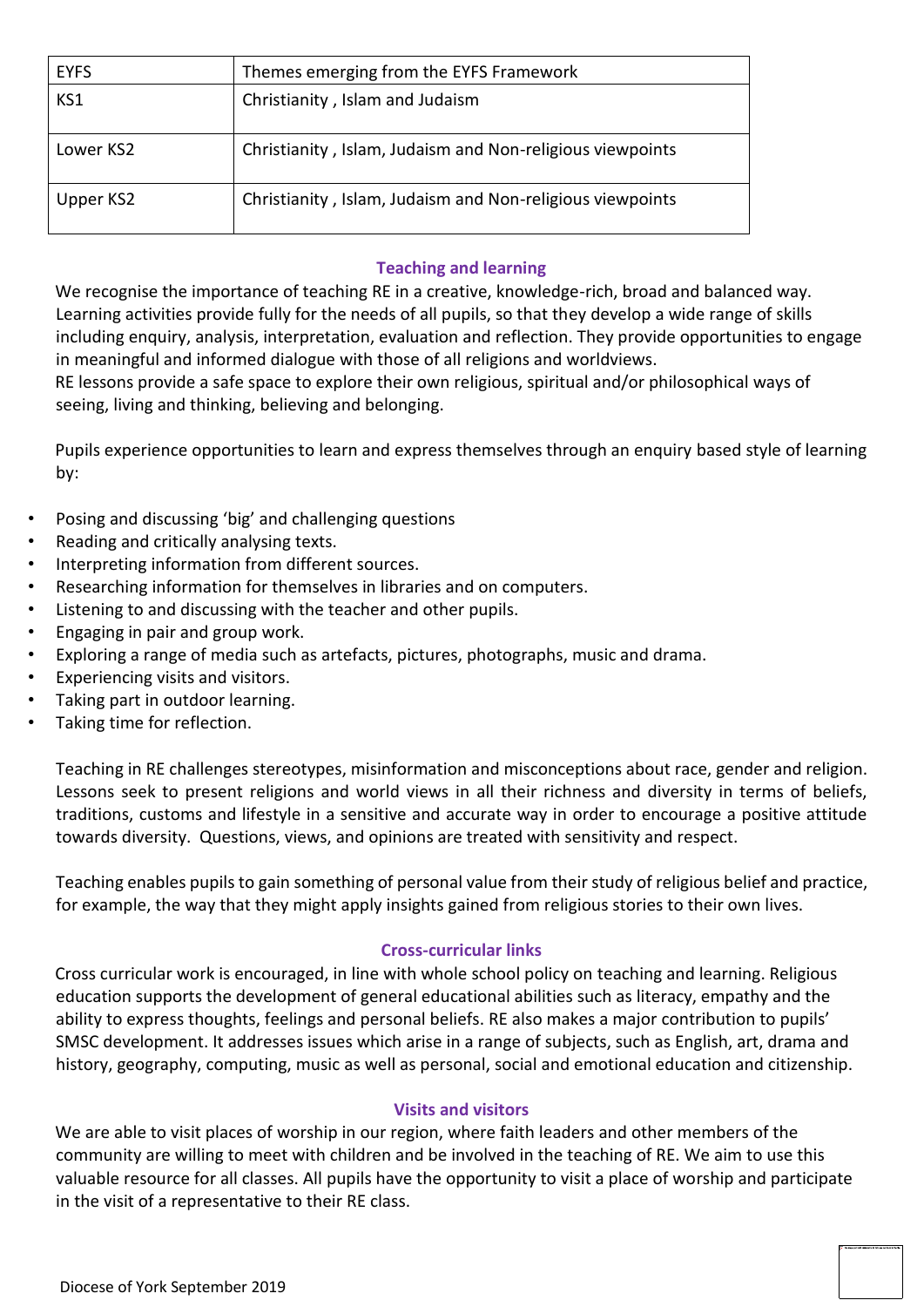Children will have the opportunity to make visits during their time at our school that support the units of work in the school's long term plan*.* The RE subject leader supports class teachers to organise these educational visits.

## **Health and Safety**

Health and safety issues may arise in religious education on a number of occasions for example, when pupils:

- Handle artefacts.
- Consume food.
- Visit places of worship.

Teachers will conform to guidelines in the school's health and safety policy in these circumstances.

### **Role of the RE subject leader**

The subject leader will:

- Ensure that all pupils receive their legal entitlement of religious education.
- Ensure RE provision reflects the Church of England Statement of Entitlement.
- Produce and regularly review a subject policy to ensure that it remains up to date.
- Ensure all teachers know what should be taught in religious education, what resources are available, and what standards of attainment are expected at the end of each Key Stage.
- Monitor and review the implementation of policy and units of work.
- Monitor the quality and effectiveness of teaching and learning in RE and pupils' progress and standards.
- Ensure there are rigorous assessment systems in place to enable teachers and pupils to gauge progress and attainment in RE.
- Monitor, analyse and question RE assessments carried out by staff.
- Liaise with the HT and Governors to feedback on the monitoring and impact of RE across the school.
- Support colleagues by sharing new ideas and pedagogy, to help develop their subject confidence and expertise through CPD opportunities and support sessions.
- Seek opportunities to share effective practice locally and regionally and engage in professional development for themselves and other staff members.
- Oversee the RE budget and monitor RE resources to ensure they are kept and stored respectfully and replaced where necessary.
- Ensure there is a school protocol, that covers safeguarding procedures and a suitability process, for when visitors are invited into RE lessons.

### **Matching Work to Pupils' Needs**

Our whole school policy regarding pupils with special needs and differentiation, applies to RE. Teachers should be alert to the fact that some children have special and deep experience of a religion through family practice. This of course may not relate to their general educational ability.

### **Assessment, Recording and Reporting**

Assessment in religious education will:

- Involve identifying suitable opportunities in schemes of work such as Understanding Christianity.
- Be directly related to the expectations of the Locally Agreed Syllabus.
- Seek to identify development in the different areas of learning in the subject and not only in the acquisition of factual knowledge.
- Recognise the range of skills and attitudes which the subject seeks to develop.
- Employ well defined criteria for marking and assessment which identify progress and achievement as well as effort, following the school's marking policy.
- Include pupil self-assessment.
- Enable effective tracking of pupil progress to identify areas for development in pupil's knowledge and understanding, as well as whole school areas for development.